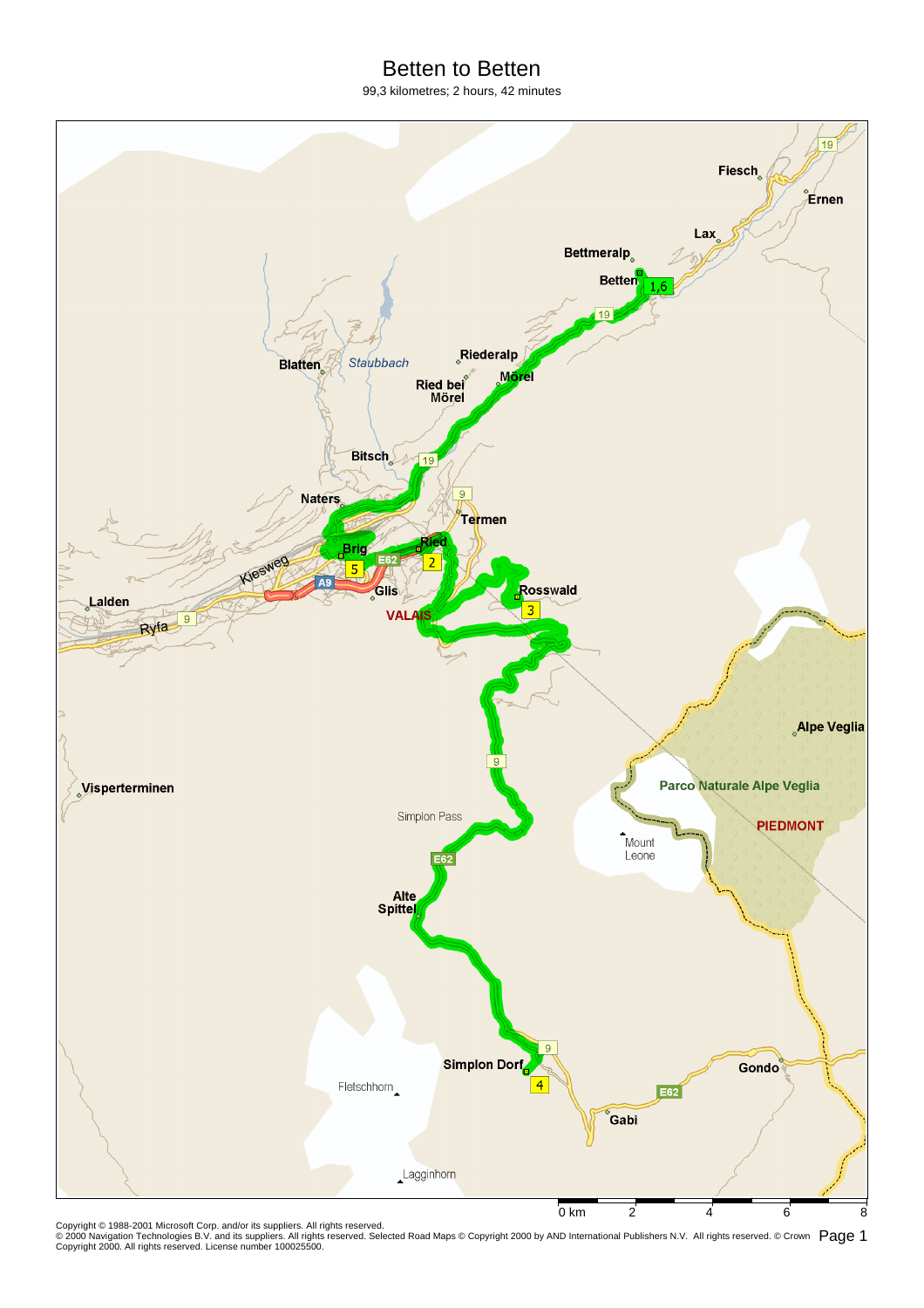| 9:00  | $0,0$ km | 1 Depart Betten on Local road(s) (South-East) for 0,3 km                  |
|-------|----------|---------------------------------------------------------------------------|
| 9:01  | $0,3$ km | Turn RIGHT (South-West) onto 19 for 8,0 km                                |
| 9:09  | 8,4 km   | Bear RIGHT (South-West) onto Local road(s) for 0,1 km                     |
| 9:09  | 8,5 km   | Bear LEFT (South) onto Local road(s) for 0,2 km                           |
| 9:10  | 8,7 km   | Bear RIGHT (South) onto 19 [Furkastrasse] for 0,3 km                      |
| 9:11  | 9,1 km   | Continue (South) on Furkastrasse for 0,1 km                               |
| 9:11  | 9,2 km   | At roundabout, take the FIRST exit for 40 m                               |
| 9:11  | 9,3 km   | Exit roundabout onto 19 [Furkastrasse] for 30 m                           |
| 9:11  | 9,3 km   | Turn RIGHT (West) onto Weingartenstrasse for 1,2 km                       |
| 9:14  | 10,5 km  | Continue (West) on Landstrasse for 0,6 km                                 |
| 9:15  | 11,1 km  | Bear RIGHT (West) onto Belalpstrasse for 70 m                             |
| 9:16  | 11,2 km  | Turn LEFT (South-West) onto Blattenstrasse for 10 m                       |
| 9:16  | 11,2 km  | Bear RIGHT (West) onto Belalpstrasse for 0,2 km                           |
| 9:17  | 11,4 km  | Bear LEFT (South-West) onto Bahnhofstrasse for 0,1 km                     |
| 9:18  | 11,5 km  | Continue (South) on Kehrstrasse for 0,4 km                                |
| 9:20  | 11,9 km  | Bear LEFT (South) onto Local road(s) for 30 m                             |
| 9:20  | 12,0 km  | Continue (South-East) on Furkastrasse for 0,2 km                          |
| 9:21  | 12,2 km  | At roundabout, take the THIRD exit for 30 m                               |
| 9:21  | 12,2 km  | Exit roundabout onto Viktoriastrasse for 0,2 km                           |
| 9:22  | 12,4 km  | Continue (East) on Nordstrasse for 0,7 km                                 |
| 9:24  | 13,1 km  | Turn RIGHT (South) onto Tunnelstrasse for 0,7 km                          |
| 9:27  | 13,8 km  | Turn LEFT (South-East) onto Alte Simplonstrasse for 0,5 km                |
| 9:29  | 14,3 km  | Turn LEFT (East) onto Bachstrasse for 1,7 km                              |
| 9:32  | 16,1 km  | Turn RIGHT (South-West) onto Local road(s) for 50 m                       |
| 9:32  | 16,1 km  | 2 <br>At Ried, return North-East on Local road(s) for 50 m                |
| 9:33  | 16,2 km  | Turn RIGHT (East) onto Bachstrasse for 0,2 km                             |
| 9:34  | 16,4 km  | Turn LEFT (North) onto Simplonstrasse for 1,4 km                          |
| 9:36  | 17,8 km  | Bear RIGHT (South) onto Local road(s) for 2,5 km                          |
| 9:39  | 20,3 km  | Turn LEFT (West) onto Local road(s) for 0,4 km                            |
| 9:40  | 20,7 km  | Turn RIGHT (East) onto Local road(s) for 5,8 km                           |
| 9:51  | 26,4 km  | Turn LEFT (North) onto Local road(s) for 90 m                             |
| 9:51  | 26,5 km  | 3 At Rosswald, return South on Local road(s) for 90 m                     |
| 9:52  | 26,6 km  | Turn RIGHT (South-West) onto Local road(s) for 5,8 km                     |
| 10:03 | 32,4 km  | Turn LEFT (South) onto Local road(s) for 0,4 km                           |
| 10:04 | 32,8 km  | Bear LEFT (East) onto Local road(s) for 0,3 km                            |
| 10:04 | 33,0 km  | Turn LEFT (East) onto Local road(s) for 1,8 km                            |
| 10:07 | 34,8 km  | Bear LEFT (South-East) onto Local road(s) for 2,8 km                      |
| 10:13 | 37,6 km  | Turn RIGHT (East) onto E62 [9] for 16,5 km                                |
| 10:29 | 54,0 km  | Turn RIGHT (South) onto Local road(s) for 1,4 km                          |
| 10:31 | 55,5 km  | Turn RIGHT (South-West) onto Local road(s) for 0,4 km                     |
| 10:32 | 55,9 km  | $\sqrt{4}$ At Simplon Dorf, return North-East on Local road(s) for 0,4 km |
| 10:33 | 56,3 km  | Turn LEFT (North-West) onto Local road(s) for 1,4 km                      |
| 10:35 | 57,8 km  | Turn LEFT (North-West) onto E62 [9] for 16,5 km                           |
| 10:51 | 74,2 km  | Turn LEFT (South) onto Local road(s) for 2,8 km                           |